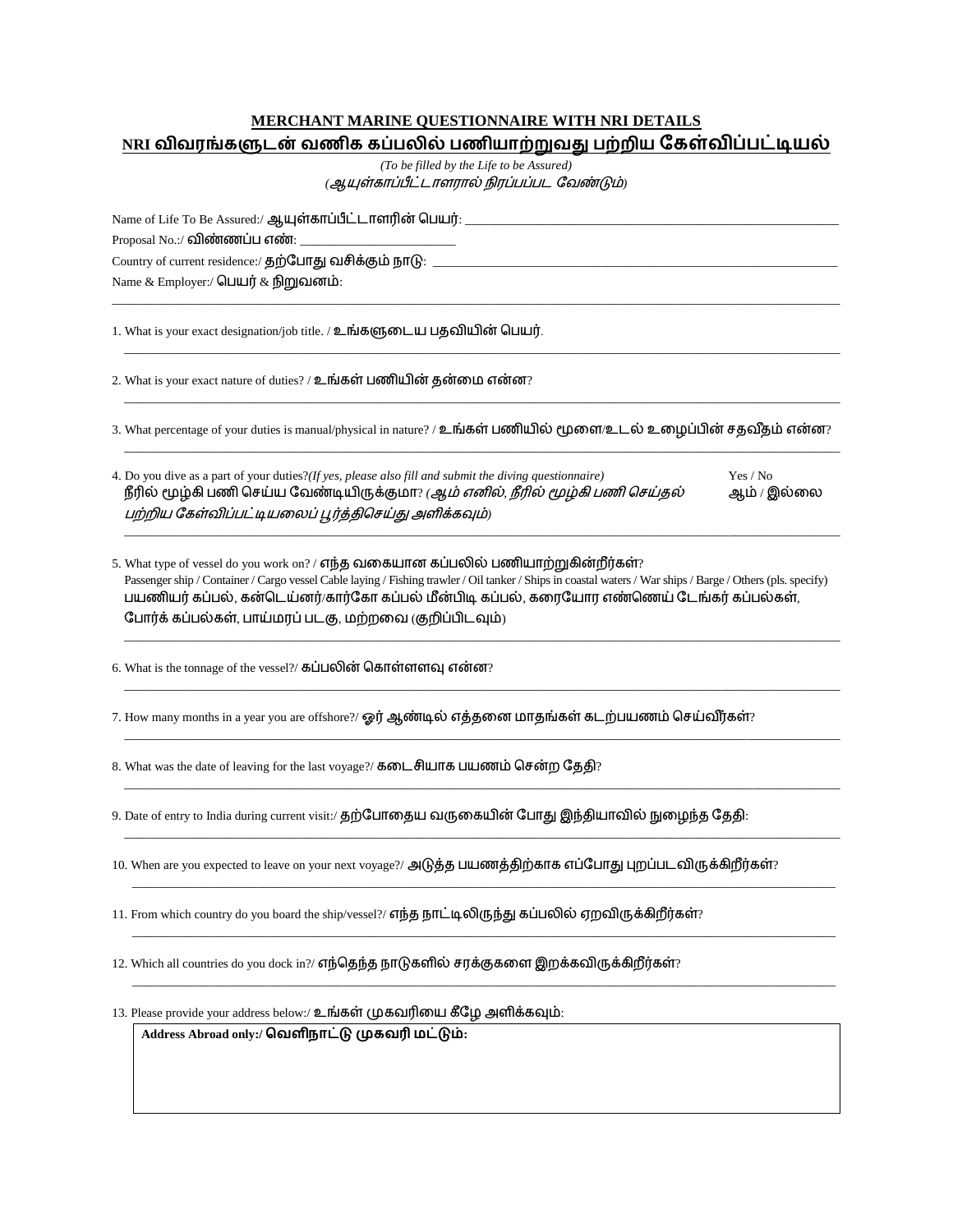| Passport details (Please provide copy of Passport):/ பாஸ்போர்ட் விவரங்கள் (பாஸ்போர்ட் நகலையும் வழங்கவும்):                                                                                                                                                                 |                         |  |  |  |  |  |
|----------------------------------------------------------------------------------------------------------------------------------------------------------------------------------------------------------------------------------------------------------------------------|-------------------------|--|--|--|--|--|
|                                                                                                                                                                                                                                                                            |                         |  |  |  |  |  |
|                                                                                                                                                                                                                                                                            |                         |  |  |  |  |  |
|                                                                                                                                                                                                                                                                            |                         |  |  |  |  |  |
|                                                                                                                                                                                                                                                                            |                         |  |  |  |  |  |
|                                                                                                                                                                                                                                                                            |                         |  |  |  |  |  |
|                                                                                                                                                                                                                                                                            |                         |  |  |  |  |  |
|                                                                                                                                                                                                                                                                            |                         |  |  |  |  |  |
| 14. Will premiums be directly remitted from the country of your residence or from an account in India held solely/jointly by you?<br>நீங்கள் வசிக்கும் நாடு அல்லது இந்தியாவில் தனியாக அல்லது கூட்டாக கொண்டுள்ள உங்கள்<br>கணக்கிலிருந்து பிரீ மியங்கள் எடுக்கப்பட வேண்டுமா? |                         |  |  |  |  |  |
| Pls. give details of your NRI Account: / உங்கள் NRI கணக்கு விவரங்களை அளிக்கவும்:                                                                                                                                                                                           |                         |  |  |  |  |  |
| 15. Have you ever had an illness/accident as a result of your occupation?<br>உங்கள் தொழிலின் காரணமாக ஏதாவது நோய்வாய்ப்பட்டீர்களா/விபத்து ஏற்பட்டுள்ளதா?<br>If yes, please give details. / ஆம் எனில், விவரங்களை அளிக்கவும்                                                  | Yes / No<br>ஆம் / இல்லை |  |  |  |  |  |
| 16. Do you suffer from any health problems such as epilepsy etc.?<br>வலிப்பு போன்ற ஏதாவது உடல்நலப் பிரச்சினைகளால் பாதிக்கப்பட்டுள்ளீர்களா?                                                                                                                                 | Yes / No<br>ஆம் / இல்லை |  |  |  |  |  |
| If yes, please give details. / ஆம் எனில், விவரங்களை அளிக்கவும்                                                                                                                                                                                                             |                         |  |  |  |  |  |
| 17. Is there any prosecution/legal proceeding initiated in the past or going on against you presently before any judicial forum/authority in the<br>country of your residence?                                                                                             |                         |  |  |  |  |  |
| உங்களுக்கு எதிராக நீங்கள் வசிக்கும் நாட்டில் ஏதாவது சட்டப்பூர்வ நடவடிக்கைகள் மேற்கொள்ளபட்டுள்ளனவா                                                                                                                                                                          |                         |  |  |  |  |  |
| அல்லது வழக்குகள் நிலுவையில் உள்ளதா?                                                                                                                                                                                                                                        |                         |  |  |  |  |  |
| If yes, please give details. / ஆம் எனில், விவரங்களை வழங்கவும்.                                                                                                                                                                                                             |                         |  |  |  |  |  |
|                                                                                                                                                                                                                                                                            |                         |  |  |  |  |  |

18. Name, Address, Contact details of your physician/family doctor in country of residence (if applicable): நீங்கள் வசிக்கும் நாட்டில் உங்கள் மருத்துவர்/குடும்ப மருத்துவரின் பெயர், முகவரி, தொடர்பு விவரங்கள் (இருப்பின்):

## **Declaration by the Life To Be Assured:**

I declare that the answers I have given are, to the best of my knowledge, true and that I have not withheld any material information that may influence the assessment or acceptance of this application. I agree that this form will constitute part of my application for life assurance with Canara HSBC Oriental Bank Of Commerce Life Insurance Company Ltd (the 'Company') and that failure to disclose any material fact known tome may invalidate the contract.

\_\_\_\_\_\_\_\_\_\_\_\_\_\_\_\_\_\_\_\_\_\_\_\_\_\_\_\_\_\_\_\_\_\_\_\_\_\_\_\_\_\_\_\_\_\_\_\_\_\_\_\_\_\_\_\_\_\_\_\_\_\_\_\_\_\_\_\_\_\_\_\_\_\_\_\_\_\_\_\_\_\_\_\_\_\_\_\_\_\_\_\_\_\_\_\_\_\_\_\_\_\_\_\_\_\_\_\_\_\_\_\_\_

I am not restricted /prohibited from proposing for this policy of insurance under the laws of any country that I am subject to. I understand that my purchase of a policy of insurance from the Company may create legal, tax or other financial/ reporting obligations for me under the laws of the country of which I hold citizenship or reside in. I shall be solely responsible for undertaking and fulfilling any obligations that I may have under the laws of such country/I es and shall not hold the Company liable under any circumstance in the event of a default on my part in fulfilling the said obligations. I acknowledge and agree that any information provided by the Company is not intended to provide legal, accounting or tax advice and I shall not rely on the same in this regard. I will seek independent professional legal, accounting and tax advice prior to the purchase of the policy of insurance from the Company, where necessary.